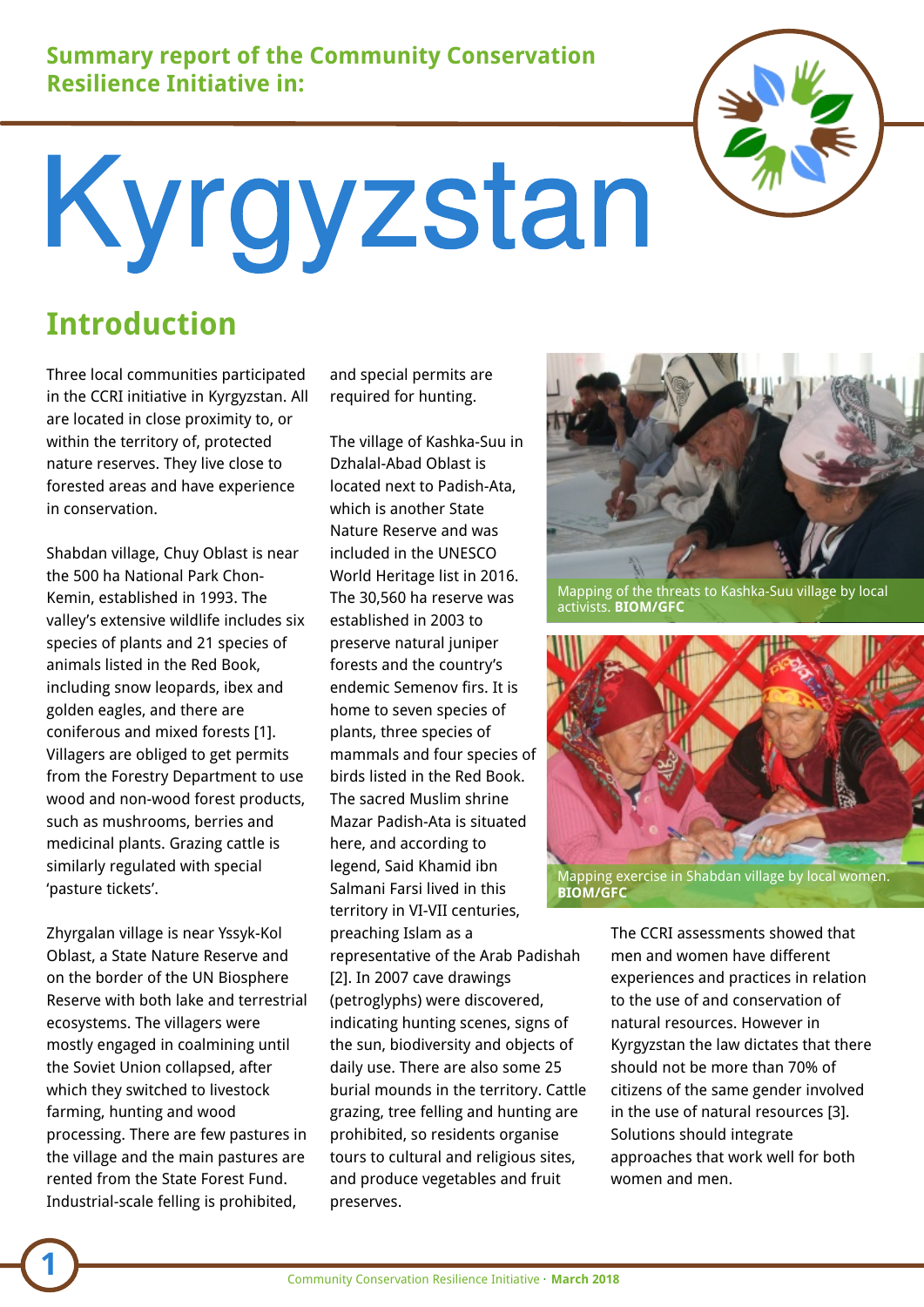#### **Community Conservation Resilience Initiative**

Together with Ecological Movement BIOM, young people are learning how to

conduct ecosystem assessments and evaluate the local plant and animal species (particularly birds), so that they can assess

Although villagers are constrained by the protected area regulations, they are actively conserving their local environments. In Shabdan, for example, the community has established a wild apple nursery. The central Tian-Shan area is a zone where wild apple trees are indigenous and a number of them are included in the Red Book of Kyrgyzstan. Protecting them is important for the community because of their high levels of resistance to diseases and unfavourable weather conditions. Students from the village school have transferred fully grown apple trees to village households and planted others in the wild, and an ethnobotanical garden is being created at the village school, helping students to learn about the biodiversity in their area and how to protect and conserve it.

In Kalmak Ashu, near to Shabdan village, the local residents, mostly young people, have also set up some environmental initiatives, including an initiative to combat illegal tree felling, poaching and grazing. They cooperate with local authorities, forestry workers and the administration of the national park, and have prevented more than 100 violations. Violations of environmental regulations by local people are now quite rare.

After the failure of the coalmine in Zhyrgalan local residents often resorted to illegal logging, poaching and cattle grazing, but several families came up with the idea of developing winter tourism, and more families are becoming involved as the initiative grows. This complements summer ecotours with a particular focus on watching birds such as the cranes that nestle on Lake Turnaly in

the summer time. The illegal use of natural resources has become rarer, and the population is actively conserving the forest and wildlife. Local activists are also actively discouraging poachers and the last three years have seen growing numbers of partridges, pheasants, roe deer and other species that were previously growing increasingly rare.

However, these efforts are all threatened by falling economic wellbeing and increasing competition for natural resources among the local population, leading to conflict. For example, livestock overgrazing degrades community pastures and plant life, and the ecological impacts of increasing organised and nonorganised tourism (such as back-



the health of and protect their local ecosystem. Villagers in and around Kashka-Suu have worked hard to improve routes to the Mazar sacred sites for pilgrims and tourists. Women are well represented in the local council and women's committees have created environmentally-oriented business initiatives. In the village and surrounding territories raspberries, alycha (wild plum) and barberries are collected and made into conserves of vegetables, berries, dried fruits and syrups to sell to local residents and tourists and for school meals. The villagers have also arranged for special protection and ecosystem restoration for a territory where a f*Hystrix indica*n porcupines (Hystrix indica) lives. This species is listed in the Red Book of Kyrgyzstan, and considered to be on the verge of extinction [4].



Residents of Shabdan village welcome tourist visitors. **BIOM/GFC**

country skiing in winter time and trekking in summer time in Zhyrgalan) are not being properly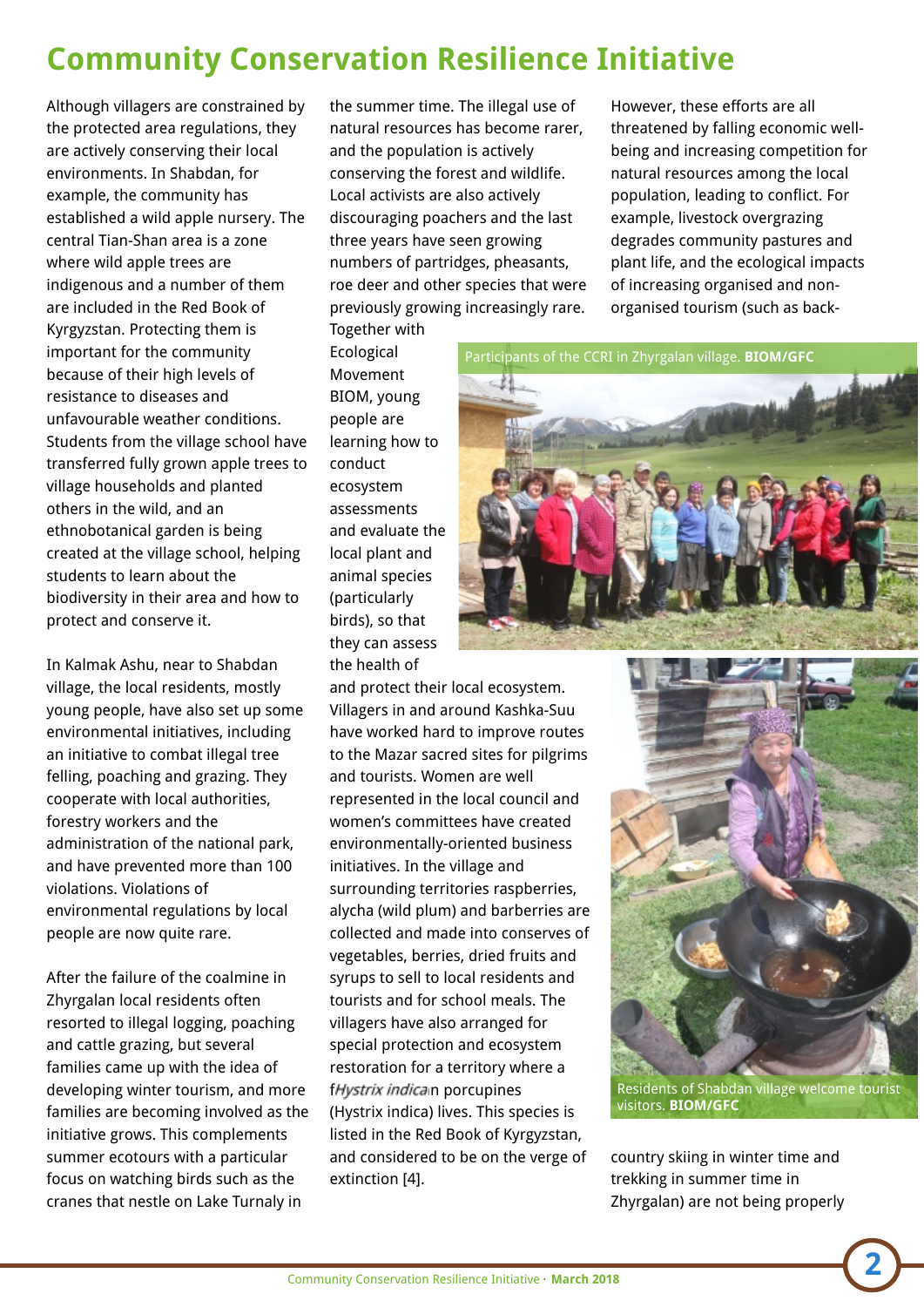researched. Recently there has been growing interest among tourists in visiting wild and pristine nature, which can have a strong negative

Experienced guides in Zhyrgalan village know many local legends. **BIOM/GFC**



impact on delicate natural ecosystems.

Poaching was identified as a key risk for all three villages, along with other potential risks including the intensive extraction and processing of natural resources. Local authorities also tend to ignore the interests of local residents. For example, in Shabdan

village the authorities are converting part of the flood-plain forest into fish farms, causing great damage to natural flood-plain ecosystems and the biodiversity of Chon-Kemin Natural Park in general. Endemic fish species are becoming increasingly rare and profits from the fish farm are unequally distributed, with those living in Shabdan seeing little benefit.

### **Conclusions and Recommendations**

A key finding of the CCRI assessment is the need to support local communities' involvement and participation in the state monitoring of Kyrgyzstan's spectacular biodiversity and ecosystems, its forests, pastures and wild animals. They are interested and motivated, but constrained by the threats outlined above.



Meeting of local activists in Shabdan village. **BIOM/GFC**

The local communities want more efficient legal instruments and better decisionmaking and monitoring systems based on bioindication methods, to help them conserve their ecosystems in a way that benefits their own local development strategies (although regulations and laws

are being developed to ensure local communities may organise and maintain specially protected areas themselves, through their local councils [5,6]). Community-based nature management systems, such as community-based forest management and pasture management, can also be effective ways of promoting the sustainable use of natural resources.

The communities also want education to stress the negative effects of the over-use of natural resources and promote traditional conservation practices, including through traditional folk tales and epics that relate to nature conservation (such as Kyrgyz epics Kozhozhash and Manas). Local schools should also teach about local ecosystems, how they function and can be protected.

The conservation of biodiversity and ecosystems should also be a fundamental component of socioeconomic development plans at the local, district (rayon) and regional (oblast) levels. The use of bioindication monitoring should become a decision-making tool in the field of natural resources management.

The communities want state level commitments to:

- Preserve no less than 60% of wild land ecosystems, especially forests, support the preservation of nature by communities, and implement poaching prevention programmes.
- Identify ways of increasing tourism without damaging natural ecosystems (including through smart infrastructure).
- Develop scientific regulations and environmental management